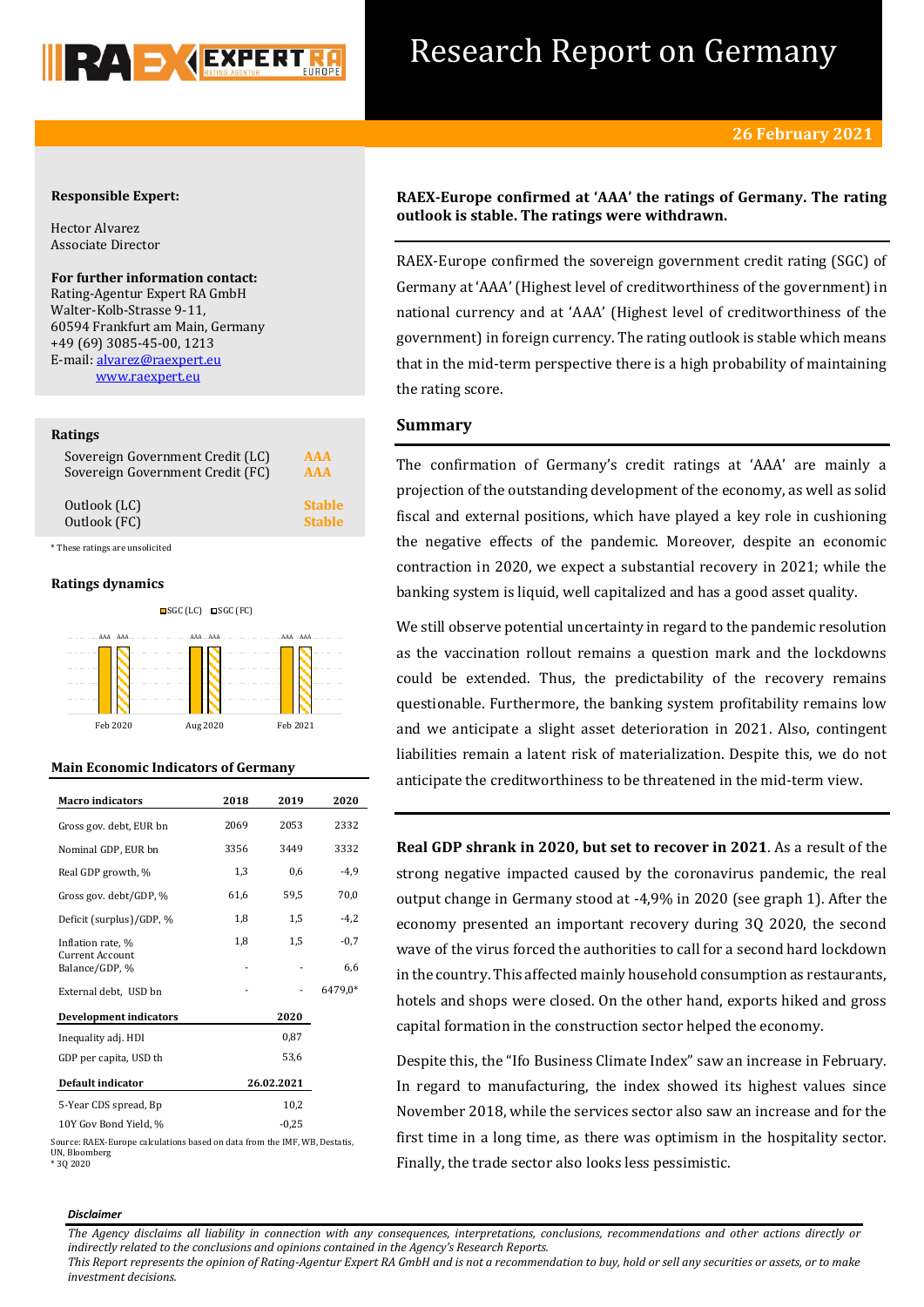#### **Graph 1:** Macroeconomic indicators, %



Source: RAEX-Europe calculations based on data from the IMF and Destatis

#### **Graph 2:** Fiscal budget dynamics, % of GDP



Source: RAEX-Europe calculations based on data from the IMF and Bundesbank

As mentioned in our previous review, the recovery remains quite hard to predict as the vaccination campaign remains uncertain and new strains and mutations of the COVID-19 virus have started to dominate. In any case, we anticipate this year to be more favorable as long as the supply of vaccines continues and inoculation is successful in the medium term. Moreover, the recent approval by the government of at-home tests, should accelerate the lifting of lockdowns, which would translate in higher household consumption. We anticipate the economy to grow at a pace of around 3,5% in real term by the end of 2021 (see graph 1).

Overall, Germany remains one of the most developed and competitive countries in the world supported by the highly ambitious export-oriented economy and still stable macroeconomic environment. GDP per capita in PPP terms is expected to be at about USD 53,6 th in 2020 and the inequality adjusted HDI was 0,869, reflecting a high level of development.

Germany was also one of the most successful countries in avoiding unemployment during the pandemic thanks to the short-term work program ("kurzarbeit") where employers, instead of laying off employees, only reduce their working hours and the government pays 60% of the salary. Thus, the unemployment rate stood at only 4,4% by the end of 2020 (see graph 1).

Finally, the inflation rate was -0,7% y-o-y as of the end of 2020 as a result of lingering lower energy prices, lower consumptions as a result of the lockdowns, and the slash of the VAT until the end of 2020 (see graph 1). At the beginning of 2021, we already started to see an increase in prices as the VAT returned to normal levels, the  $CO<sub>2</sub>$  levy was introduced and food prices climbed.

The demographic developments in Germany continue to be a concern as these dynamics are expected to have a direct impact on economic growth and public finances. The approval of the basic pension increases public spending while not solving the long-term pension issue. We anticipate more changes to the reform in 2025.

**Fiscal balance better than expected in 2020**. The fiscal balance turned negative in 2020 for the first time since 2011 posting a reading of around - 4,2% of GDP (see graph 2). However, the reading is not as bad as we initially anticipated by the Agency back in 2020 when we projected a deficit of 5,6% of GDP. Again, the main cause of the negative dynamic was the crisis due to the COVID-19 pandemic. The central government balance showed a deficit of around EUR 86 bn mainly due to the steep hike of around 8,7% y-o-y in social benefit expenses to finance unemployment and *kurzarbeit* support. Moreover, the acquisition of personal protective equipment also resulted

*Disclaimer* 

*The Agency disclaims all liability in connection with any consequences, interpretations, conclusions, recommendations and other actions directly or indirectly related to the conclusions and opinions contained in the Agency's Research Reports.*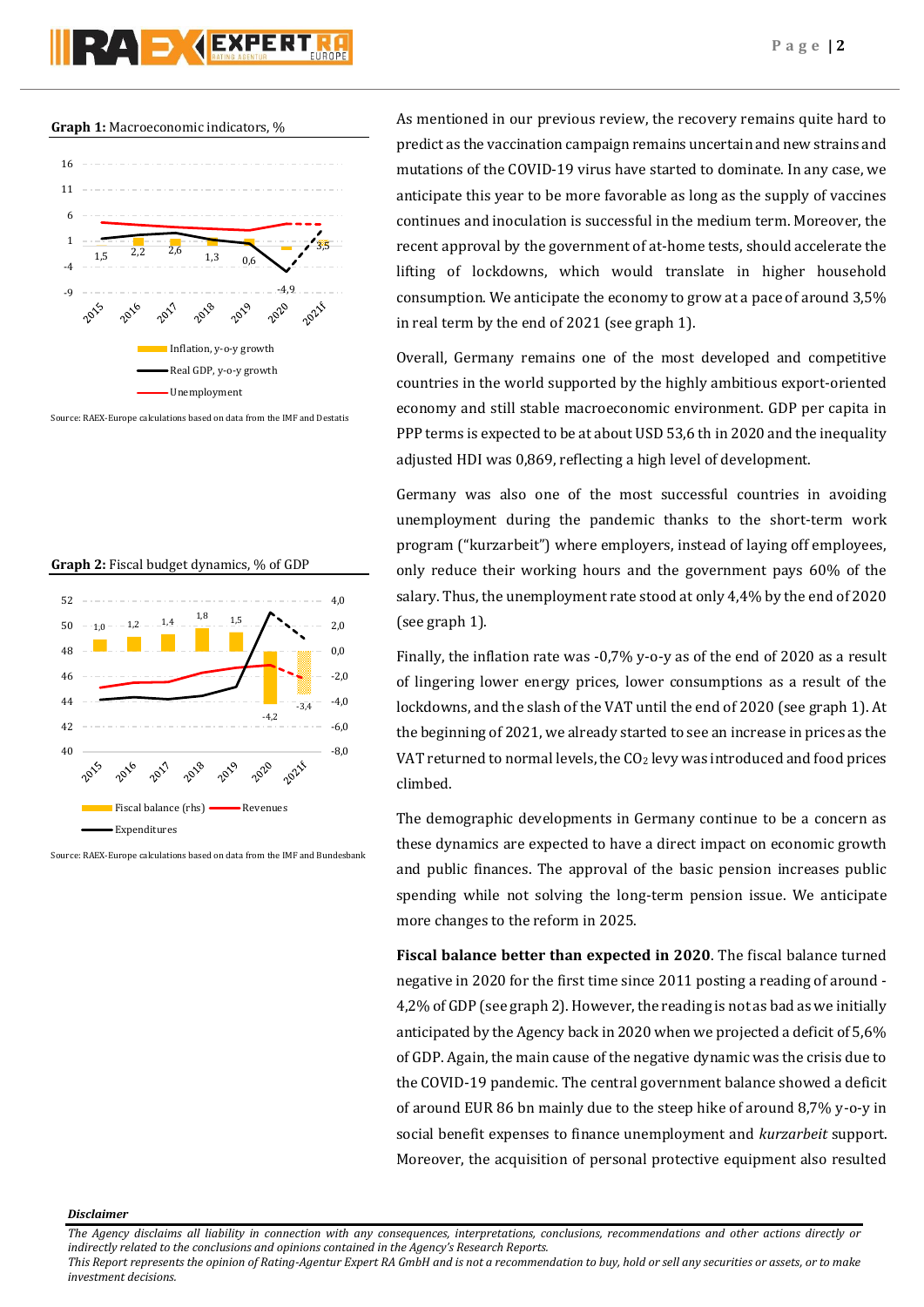## **PAD AEXPERT**

**Graph 3:** Government debt dynamics, % of GDP



Source: RAEX-Europe calculations based on data from the IMF and Bundesbank





Source: RAEX-Europe calculations based on data from the IMF and Bundesbank



**Graph 5:** Financial soundness indicators, %

Source: RAEX-Europe calculations based on data from the IMF and Bundesbank

in higher expenditures. In contrast, tax revenues declined markedly. As a consequence of the lockdown, sales tax declined by 6,9% while corporate taxes saw a decrease of 13,5% y-o-y.

As mentioned in our previous review, the federal government approved supplementary budgets for around EUR 285 bn in 2020, while local governments have announced support of around EUR 140 bn. The overall measures to face the crisis remain practically unchanged from our last review.

#### **Government debt increased substantially in order to finance the relief**

**package**. As expected, government debt to GDP hiked up to 70% by the end of 2020; however, the reading is lower than the figure of 75% we initially anticipated. Moreover, debt to budget revenues stood at 149,2% (see graph 3). As the pandemic has lingered and the government will continue to support the economy in 2021, we anticipate debt levels to remain fairly high and to start easing in 2022.

The level of the short-term debt increased to around 28% of overall debt and 20% of GDP as of 3Q 2020 also propelled by pandemic relief financing. Despite this, we consider that the level of short-term debt remains well covered by budget revenues.

In regard to the risk arising from Germany's contingent liabilities, we still consider it to be latent. According to data from Eurostat, as of 2019, government guarantees were equivalent to around 13,2% of GDP, an increase of 0,4p.p. from a year before. Moreover, liabilities of public corporations increased by about 1p.p. and stood at 91,7% of GDP in 2019 (mostly related to Landesbanken and Sparkassen). Both figures put Germany among the top-5 countries in the EU in terms of contingent liabilities. Despite this, the risk of these obligations transferring to the balance sheet of the government is fairly negligible.

**Banking sector has remained resilient through the pandemic**. The banking sector continued to expand in 2020. Banks' assets and domestic lending to GDP hiked by 27p.p. and 9p.p. respectively y-o-y (see graph 4). As anticipated, the reduction of the countercyclical capital buffer from 0,25% to 0% provided banks with some leeway and propelled growth in credit to the economy, which mainly picked up the pace in 2H 2020. In addition, the assistance program set up at KfW will also aid to inject financing into the economy.

The financial soundness indicators of the banking system have weathered the storm caused by the coronavirus crisis. As of 3Q 2020, the NPLs to total loans ratio stood at 1,2% based on data from the European Central Bank, the capital adequacy ratio increased up to 19,1% and the liquid assets to

#### *Disclaimer*

*The Agency disclaims all liability in connection with any consequences, interpretations, conclusions, recommendations and other actions directly or indirectly related to the conclusions and opinions contained in the Agency's Research Reports.*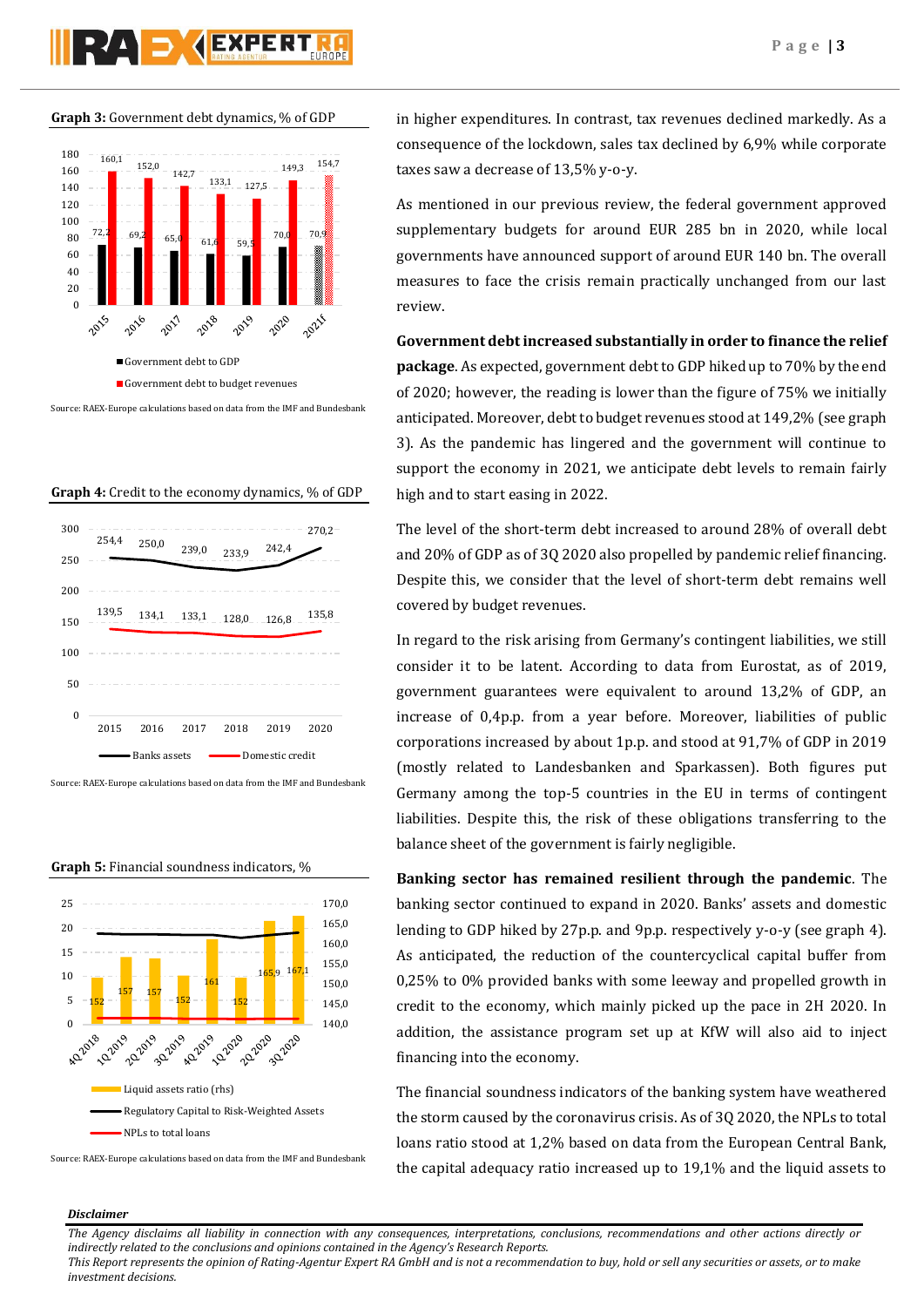# **DY GEXPERT**

#### **Graph 6:** External sector indicators, % of GDP



Source: RAEX-Europe calculations based on data from the IMF and Bundesbank

total short-term liabilities ratio hiked to 167,1% (see graph 5) as of the same date. We still anticipate asset quality to slightly deteriorate through 2021 as the negative effect of the pandemic is lagged; however, we do not believe any extraordinary changes in the soundness of the financial institutions.

In addition, the profitability of the sector continues to be depressed as compared to the EU peers. This is a reflection of the high competitiveness in the sector as the government-related banks do not have as high profitgenerating incentives as commercial banks. Moreover, low interest rates and high operating costs have also hurt the bottom line.

**Germany's external stance remains a core strength**. The external stance of Germany remains solid despite the negative effects from the crisis. The current account recorded a surplus of 6,6% of GDP in 2020 (see graph 6), while the balance of trade of goods and services stood at 5,8%. We anticipate the current account to remain at a surplus going forward.

## **Support factors:**

- Germany participates and is a key member of the European Union (very strong support-factor);
- The country has an extremely strong financial system which affects other countries (very strong support-factor);
- The country has a strong, stable and important reserve currency (Euro) (moderately weak support-factor).

The following developments could lead to a downgrade:

- Prolonged economic downturn as a result of an extended coronavirus pandemic which will result in a lingering deterioration in public finances;
- Substantial worsening in financial soundness indicators in the banking system.

## ESG Disclosure:

Inherent factors

 Quality of fiscal policy; quality of monetary policy; natural resources; natural and climatic threats; environmental threats; Level of corruption, CPI; Government Effectiveness Index; quality of the business environment; position in Doing Business Ranking; level of investment in human capital, adjusted for inequality; Rule of Law Index; transparency of government policymaking Index; level of information transparency of the government; Political Stability and Absence of Violence/Terrorism Index; natural disasters, constant exposure to difficult natural conditions.

Drivers of change factors

None

Next scheduled rating publication: Withdrawn**.** The full sovereign rating calendar can be found at [Sovereign Rating Calendar 2021](https://raexpert.eu/sovereign/#conf-tab-5)

## For further information contact:

*Disclaimer* 

*investment decisions.*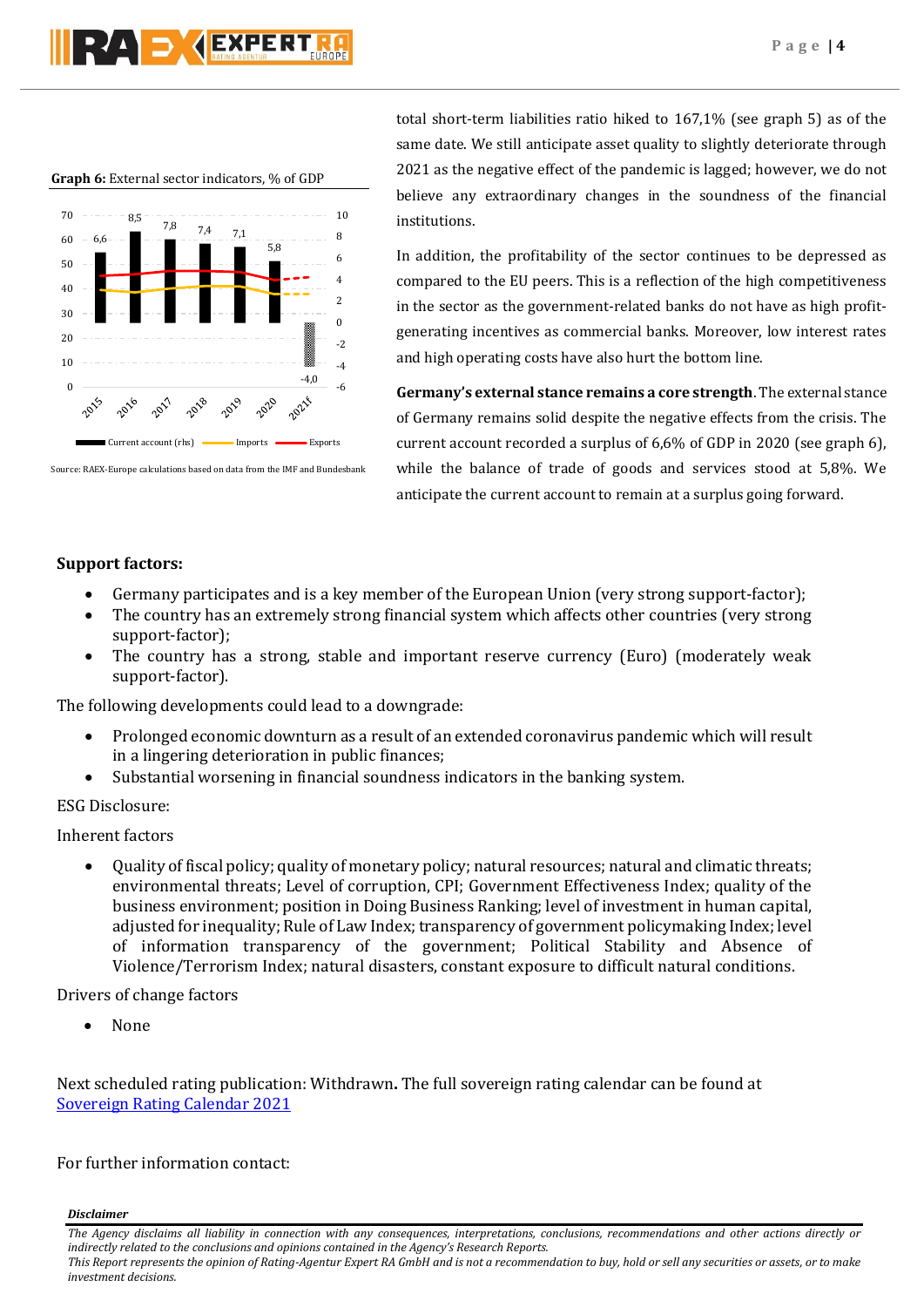

Responsible expert: Hector Alvarez, Associate Director of RAEX-Europe +49 (69) 3085-45-00, ext. 1213 [alvarez@raexpert.eu](mailto:alvarez@raexpert.eu)

Reviewer: Denys Anokhov, Rating Analyst of RAEX-Europe +49 (69) 3085-45-00, ext. 1212 [anokhov@raexpert.eu](mailto:anokhov@raexpert.eu)

## **Rating-Agentur Expert RA GmbH**

Walter-Kolb-Strasse 9-11, 60594 Frankfurt am Main, Germany +49 (69) 3085-45-00 E-mail[: info@raexpert.eu](mailto:info@raexpert.eu) [www.raexpert.eu](http://raexpert.eu/)

*Disclaimer* 

*investment decisions.*

*The Agency disclaims all liability in connection with any consequences, interpretations, conclusions, recommendations and other actions directly or indirectly related to the conclusions and opinions contained in the Agency's Research Reports. This Report represents the opinion of Rating-Agentur Expert RA GmbH and is not a recommendation to buy, hold or sell any securities or assets, or to make*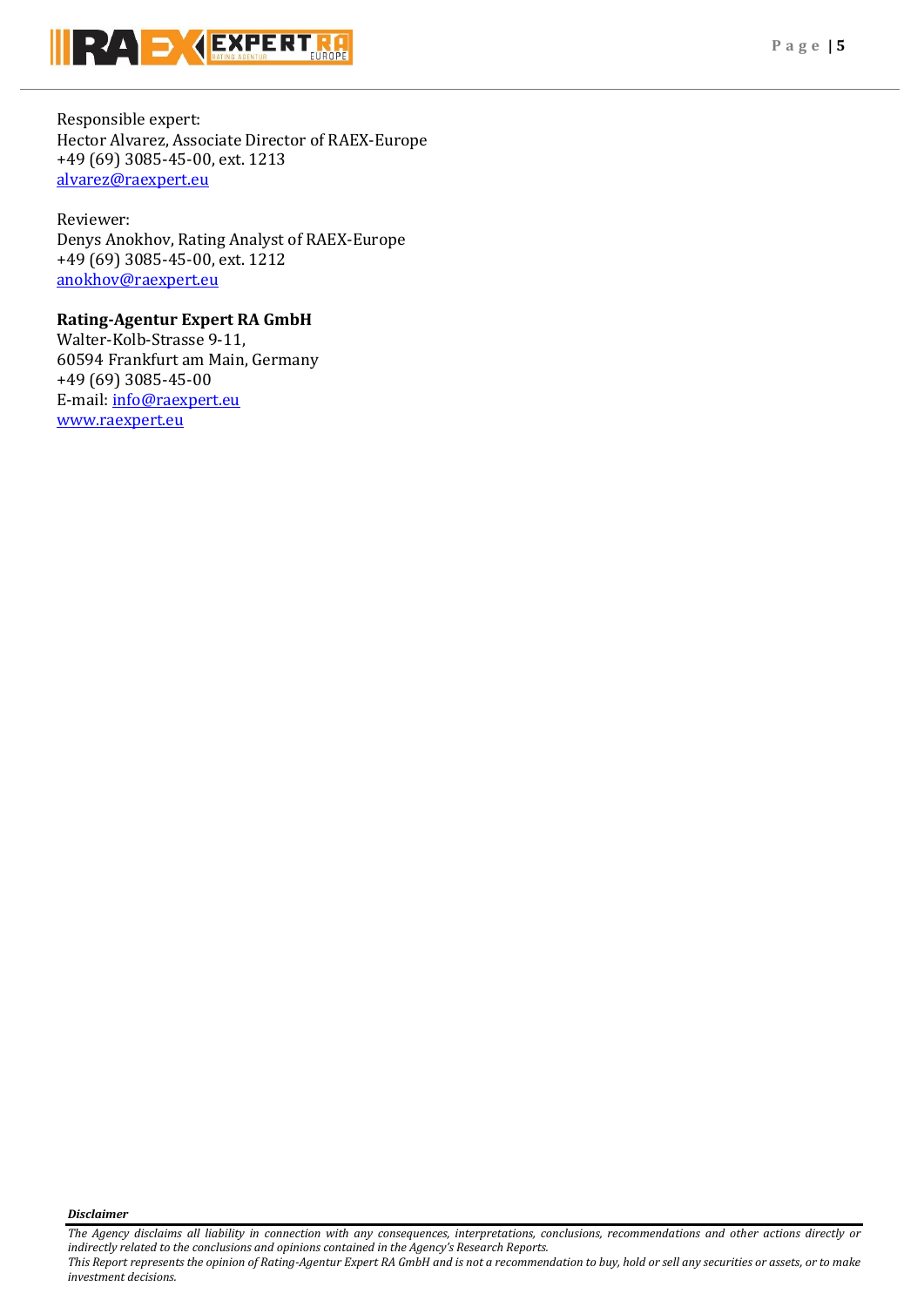## RATING HISTORY:

|             |                      | <b>SGC</b>       |          | <b>Outlook</b>  |           |           |
|-------------|----------------------|------------------|----------|-----------------|-----------|-----------|
| <b>Date</b> | <b>Review reason</b> | <b>National</b>  | Foreign  | <b>National</b> | Foreign   |           |
|             |                      | currency         | currency | currency        | currency  |           |
| 28.08.2020  | Scheduled            |                  |          |                 |           |           |
|             | revision of both     | AAA              |          | AAA             | Stable    | Stable    |
|             | types of ratings     |                  |          |                 |           |           |
|             | Scheduled            |                  |          |                 |           |           |
| 28.02.2020  | revision of both     | AAA<br>AAA       |          | Stable          | Stable    |           |
|             | types of ratings     |                  |          |                 |           |           |
|             | Scheduled            |                  |          |                 |           |           |
| 30.08.2019  | revision of both     | AAA              | AAA      | Stable          | Stable    |           |
|             | types of ratings     |                  |          |                 |           |           |
|             | Scheduled            | AAA              | AAA      | Stable          | Stable    |           |
| 01.03.2019  | revision of both     |                  |          |                 |           |           |
|             | types of ratings     |                  |          |                 |           |           |
|             | Scheduled            |                  |          |                 |           |           |
| 07.09.2018  | revision of both     | AAA              | AAA      | Stable          | Stable    |           |
|             | types of ratings     |                  |          |                 |           |           |
|             | Scheduled            |                  |          |                 |           |           |
| 09.03.2018  | revision of both     | AAA              | AAA      | <b>NA</b>       | <b>NA</b> |           |
|             | types of ratings     |                  |          |                 |           |           |
|             | Scheduled            |                  |          |                 |           |           |
| 15.09.2017  | revision of both     | AAA              | AAA      | <b>NA</b>       | <b>NA</b> |           |
|             |                      | types of ratings |          |                 |           |           |
| 17.03.2017  | Scheduled            |                  |          |                 |           |           |
|             | revision of both     | AAA              |          | AAA             | <b>NA</b> | <b>NA</b> |
|             | types of ratings     |                  |          |                 |           |           |
| 23.09.2016  | Scheduled            |                  |          |                 |           |           |
|             | revision of both     | AAA              |          | AAA             | <b>NA</b> | <b>NA</b> |
|             | types of ratings     |                  |          |                 |           |           |
| 15.04.2016  | First assignment     |                  |          |                 |           |           |
|             | of both types of     |                  |          | AAA             | AAA       | <b>NA</b> |
|             | ratings for the      |                  |          |                 |           |           |
|             | country              |                  |          |                 |           |           |

*Disclaimer* 

*The Agency disclaims all liability in connection with any consequences, interpretations, conclusions, recommendations and other actions directly or indirectly related to the conclusions and opinions contained in the Agency's Research Reports.*